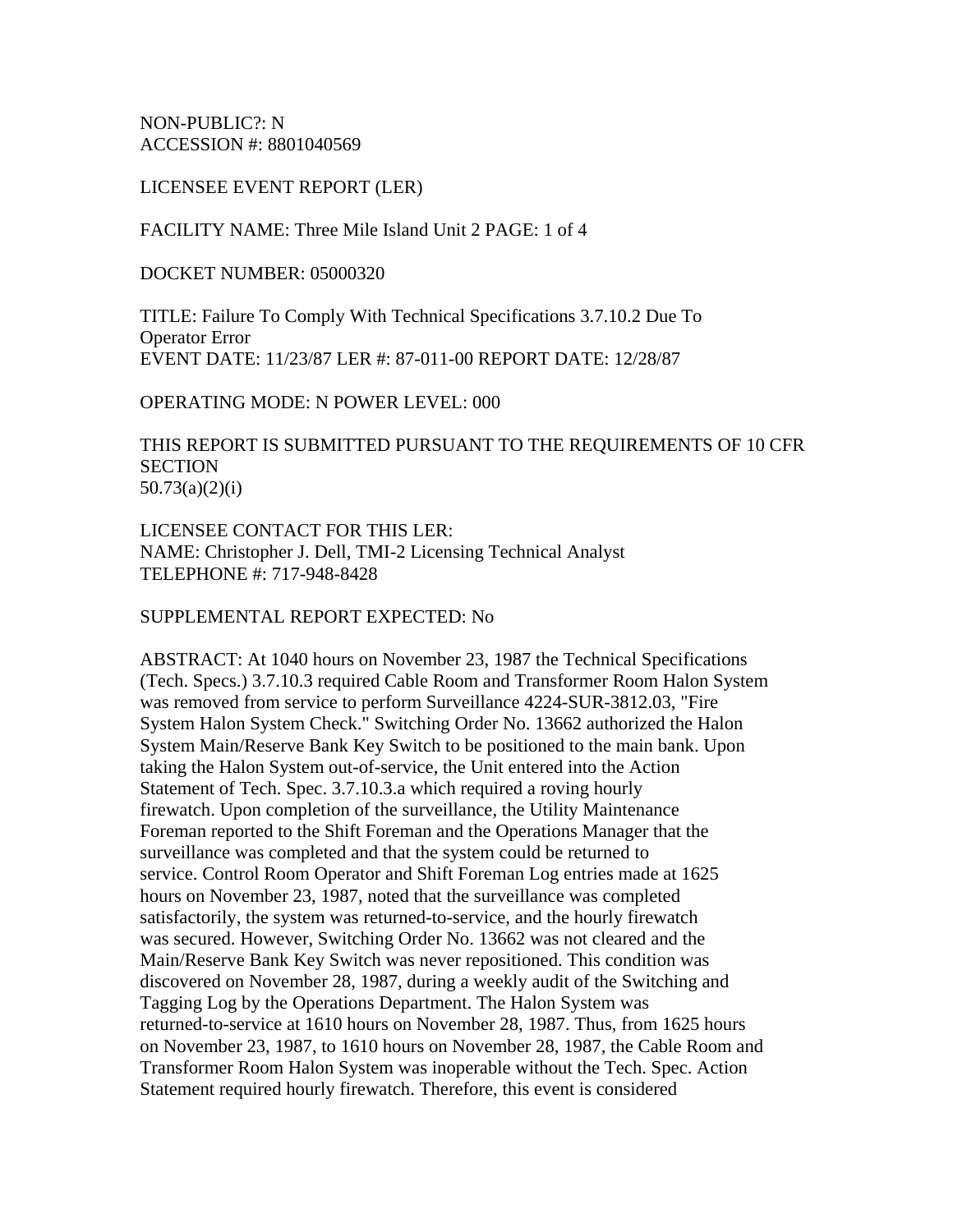reportable pursuant to the requirements of 10 CFR 50.73(a)(2)(i)(B).

The root cause of this event is personnel error on the part of the Operations Manager and the Shift Foreman. As a long-term corrective action, all licensed operators will review this event to highlight the importance of properly returning Tech. Spec. required systems to service.

(End of Abstract)

TEXT: PAGE: 2 of 4

### I. PLANT OPERATING CONDITIONS BEFORE THE EVENT

The TMI-2 facility was in a long-term cold shutdown state; the defueling evolution was in progress. The reactor decay heat was being removed via loss to ambient. Throughout this event there was no affect on the Reactor Coolant System or the core.

#### II. STATUS OF STRUCTURES, COMPONENTS, OR SYSTEMS THAT WERE INOPERABLE AT THE START OF THE EVENT AND THAT CONTRIBUTED TO THE EVENT

Cable Room and Transformer Room Halon System Main Cylinder Bank was inoperable.

# III. EVENT DESCRIPTION

In the past, several halon cylinders of the Cable Room and Transformer Room Halon System (IEEE Code-KQ) require for compliance with Technical Specifications (Tech. Spec.) Limiting Conditions for Operation (LCO) 3.7.10.3 had been discovered at low pressure. As a result of these problems with the Halon System, the Operations Department began checking halon cylinder pressure at a greater frequency than the Recovery Operations Plan Section 4.7.10.3.1 surveillance interval of six (6) months. As part of this increased attention to the Halon System, the Operations Manager scheduled a manual performance of Tech. Spec. Surveillance Procedure 4224-SUR-3812.03, "Fire System Halon System Check."

To perform Surveillance 4224-SUR-3812.03, the Cable Room and Transformer Room Halon System was removed from service per the requirements of TMI-2 Procedure 4000-ADM-3020.04, "Switching and Tagging Safety." The system was removed from service via Switching Order No. 13662. This order authorized the Main/Reserve Key Switch on Local Panel 727 to be positioned to the main bank position. Since the Halon System main bank was inoperable during this event, any halon activation signal would have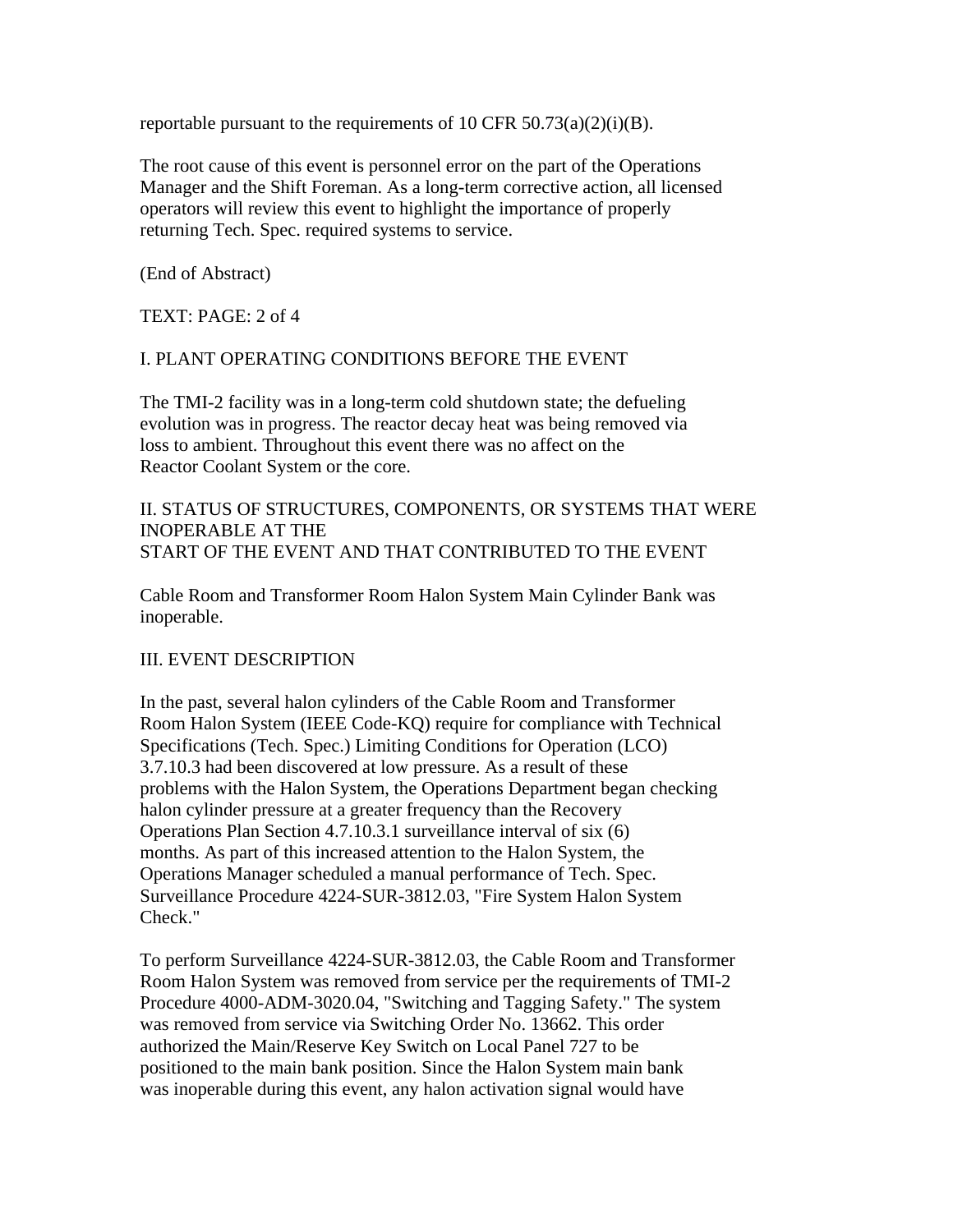been sent to the inoperable main bank cylinders. The Main/Reserve Key Switch was placed in the main bank position and a red tag was placed on the switch to signify that the switch was not to be operated.

Upon taking the Halon System out-of-service, the Unit entered into the Action Statement of Tech. Spec. LCO 3.7.10.3.a. This Action Statement requires a roving hourly firewatch and restoration of the system to operable status in 14 days. The Halon System was removed from service and the Tech. Spec. Action Statement entered at 1040 hours on November 23, 1987, as noted in the Control Room Operator Log.

The Utility Maintenance Department performed Surveillance 4224-SUR-3812.03 and discovered two (2) halon cylinders at low pressure. The cylinders were replaced and the connections leak tested. Upon completion, the Utility

#### TEXT: PAGE: 3 of 4

Maintenance Foreman reported to the Shift Foreman and the Operations Manager that Surveillance 4224-SUR-3812.03 was completed, that the Halon System was verified operable, and that the Switching Order could be cleared and the system returned to service. Based on this information, Control Room Operator and Shift Foreman Log entries were made at 1625 hours on November 23, 1987. The entries noted that Surveillance 4224-SUR-3812.03 was completed satisfactorily, the system was returned-to-service, and the hourly firewatch was secured. However, Switching Order No. 13662 was not cleared and the system never actually returned-to-service as the Main/Reserve Key Switch at Local Panel 727 was never repositioned.

TMI-2 Procedure 4000-ADM-3020.04 requires a weekly audit of the Switching and Tagging Log to be performed by the Operations Department. This audit was being performed on November 28, 1987, when it was discovered that Switching Order No. 13662 was still active for the Cable Room and Transformer Room Halon System. At 1545 hours on November 28, 1987, the tag on the Main/Reserve Bank Switch was verified to be present on Local Panel 727. As a result of this discovery, the Halon System was returned-to-service by placing the Main/Reserve Bank Switch to the reserve position.

The Cable Room and Transformer Room Halon System was inoperable from 1625 hours on November 23, 1987, to 1610 hours on November 28, 1987, without the Tech. Spec. Action Statement required hourly firewatch. Therefore, this event is considered reportable pursuant to the requirements of 10 CFR 50.73(a)(2)(i)(B) due to a condition prohibited by the Plant's Tech. Specs.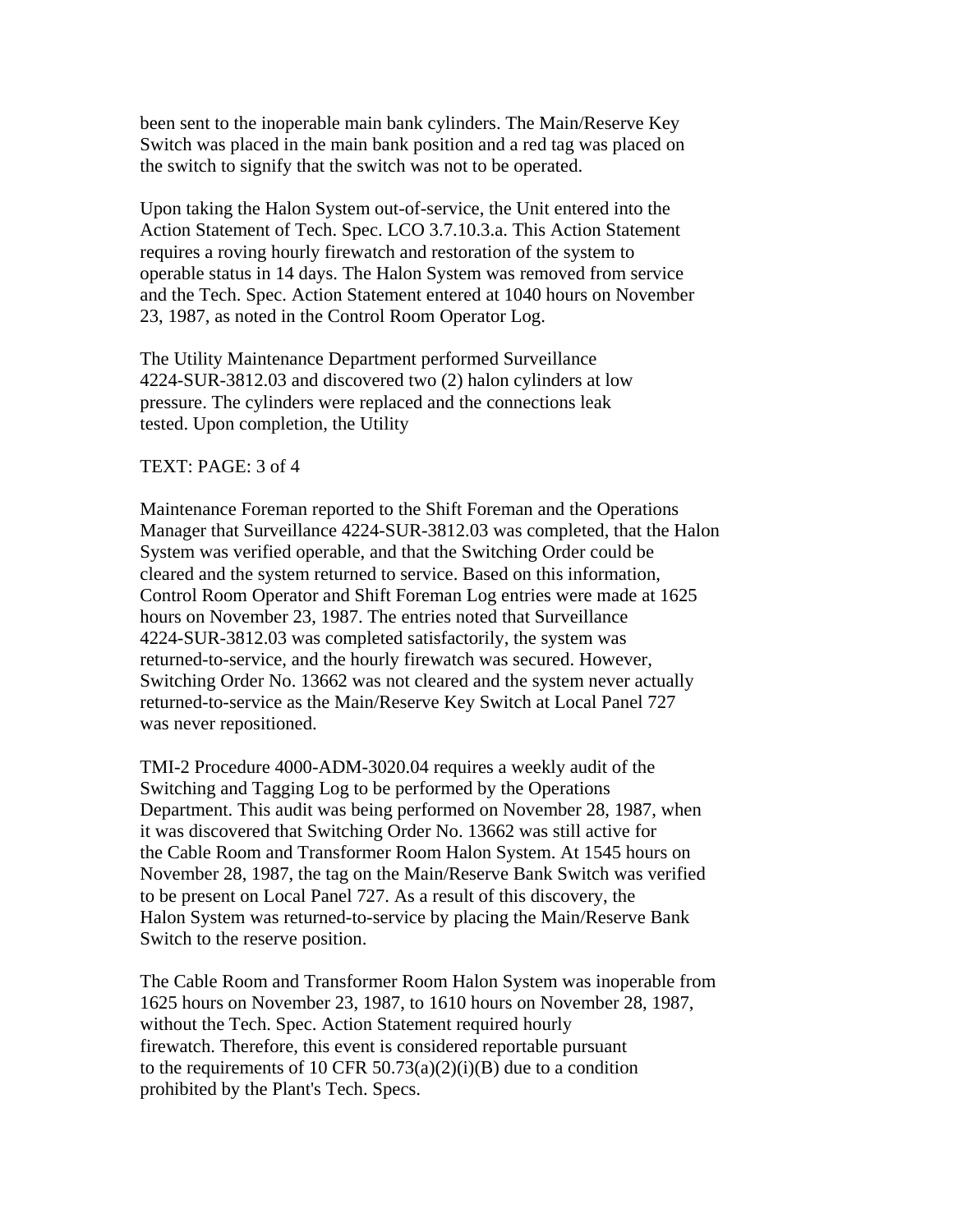The event date of this report is November 23, 1987, (i.e., the date the firewatch was cancelled without the system properly returned-to-service). The discovery date of this event is November 28, 1987, when the event was discovered during an audit. For purposes of reportability, the 30-day timeclock starts upon the discovery date; therefore, the due date of this LER is December 28, 1987, 30 days from November 28, 1987.

This event is similar in nature to LER 86-11.

# IV. ROOT CAUSE OF THE EVENT

The root cause of this event is personnel error on the part of the Operations Manager and the Shift Foreman. They did not properly clear the Switching Order when notified that the surveillance was completed. The system was logged as being returned-to-service and the Action Statement timeclock was stopped without first repositioning the Main/Reserve Log Switch and removing the red tag.

### TEXT: PAGE: 4 of 4

# V. CORRECTIVE ACTIONS

Immediate - The Cable Room and Transformer Room Halon System was returned-to-service by clearing Switching Order No. 13662. The red tag was removed and the Main/Reserve Key Switch on Local Panel 727 placed in the reserve position and pinned. This action was completed at 1610 hours on November 28, 1987.

Long-Term - The Operations Manager and Shift Foreman were counseled regarding the circumstances and deficiencies surrounding this incident. The Operations Manager placed an entry into the Night Order Book so that all shifts would be aware of this incident. In addition, this LER will be reviewed by all operating crews to highlight the importance of properly returning Tech. Spec. required systems to service.

# VI. COMPONENT FAILURE DATA

N/A

# VII. AUTOMATIC OR MANUALLY INITIATED SAFETY SYSTEM RESPONSES

N/A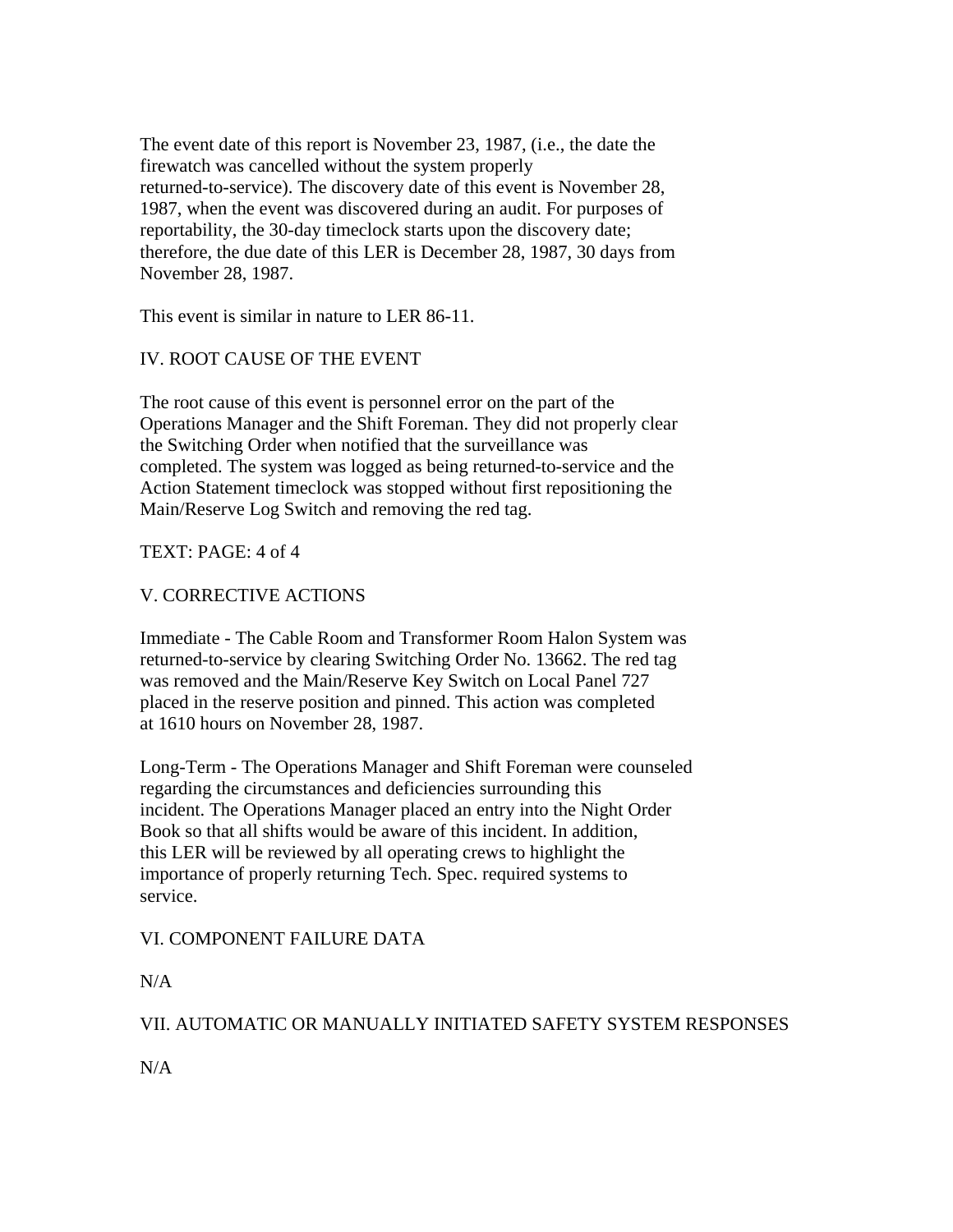#### VIII. ASSESSMENT OF THE SAFETY CONSEQUENCES AND IMPLICATIONS OF THE EVENT

With the Halon System in a disabled condition, it would not have been able to extinguish a fire in the Cable Room and Transformer Room. However, indicators in the Control Room would have alerted Operators to the presence of a fire and they would have been able to take the appropriate actions to mitigate the damage caused by the fire. Loss of any instrumentation or controls due to a fire would not have prevented the maintenance of TMI-2 in a safe shutdown condition. This is supported by the TMI-2 Fire Protection Program Evaluation (FPPE), which has been reviewed and approved by the NRC. The FPPE states that a Design Basis Fire in the Cable Room and Transformer Room could result in the loss of remote operation/indication for various systems but would not jeopardize the safe shutdown condition of the plant. Thus, the event did not present an undue risk to the health and safety of the public.

#### ATTACHMENT # 1 TO ANO # 8801040569 PAGE: 1 of 1

GPU Nuclear GPU Nuclear Corporation Post Office Box 480 Route 441 South Middletown, Pennsylvania 17057-0191 717 944-7621 TELEX 84-2386 Writer's Direct Dial Number: (717) 948-8461

December 28, 1987 4410-87-L-0186/0278P

US Nuclear Regulatory Commission Attn: Document Control Desk Washington, DC 20555

Dear Sirs:

Three Mile Island Nuclear Station, Unit 2 (TMI-2) Operating License No. DPR-73 Docket No. 50-320 Licensee Event Report 87-11

Attached is Licensee Event Report 87-11 concerning the failure to comply with the Action Statement of Technical Specification 3.7.10.2 during the period of November 23, 1987, to November 28, 1987.